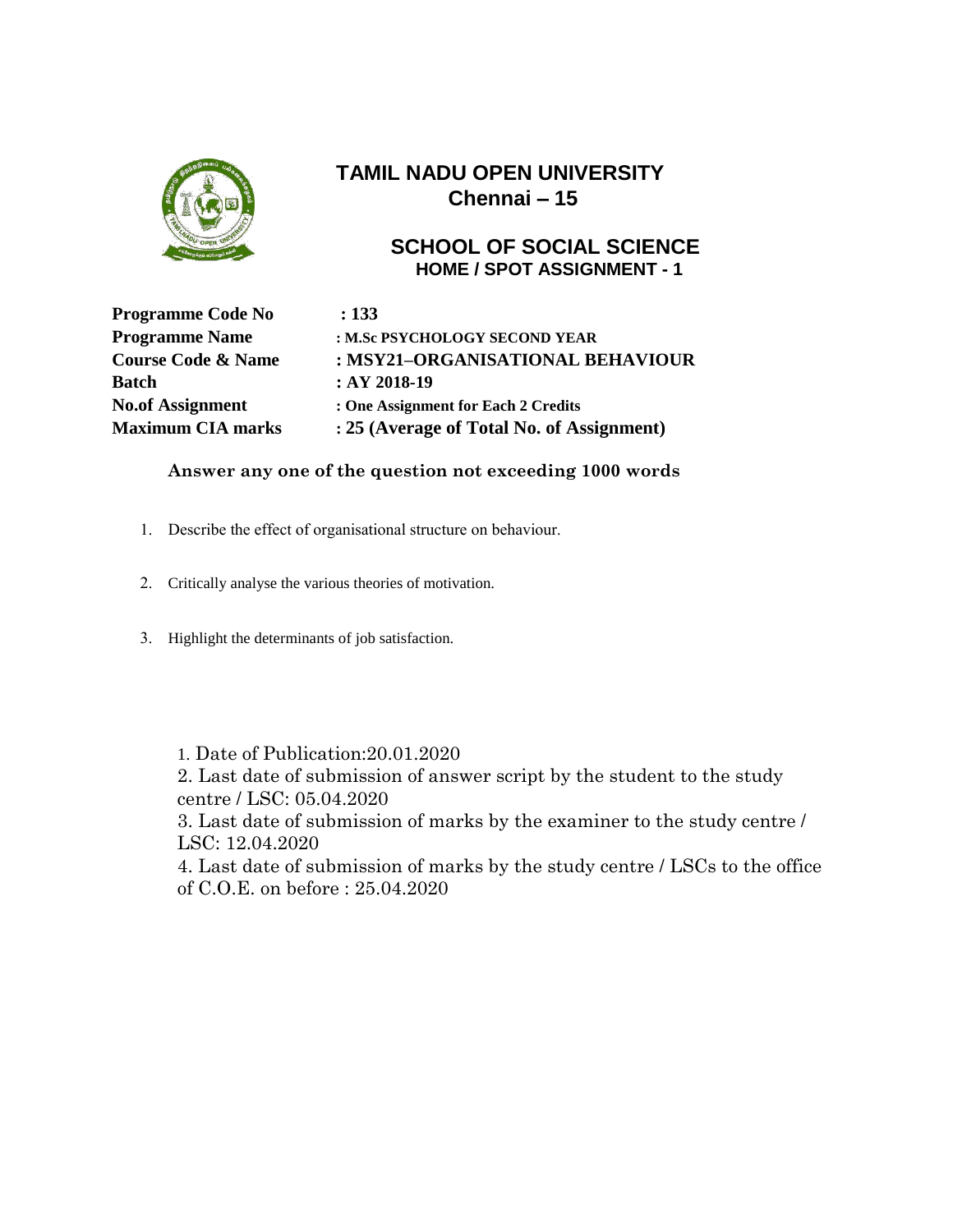

## **TAMIL NADU OPEN UNIVERSITY Chennai – 15 SCHOOL OF SOCIAL SCIENCE**

### **HOME / SPOT ASSIGNMENT - 2**

**Programme Code No : 133 Programme Name : M.Sc PSYCHOLOGY SECOND YEAR Course Code & Name: MSY21–ORGANISATIONAL BEHAVIOUR Batch : AY 2018-19 No.of Assignment : One Assignment for Each 2 Credits Maximum CIA marks: 25 (Average of Total No. of Assignment)**

#### **Answer any one of the question not exceeding 1000 words**

1.Explain the different types of communication.

2.Elaborate on the various types of counselling.

3.Suggest the various stress management strategies.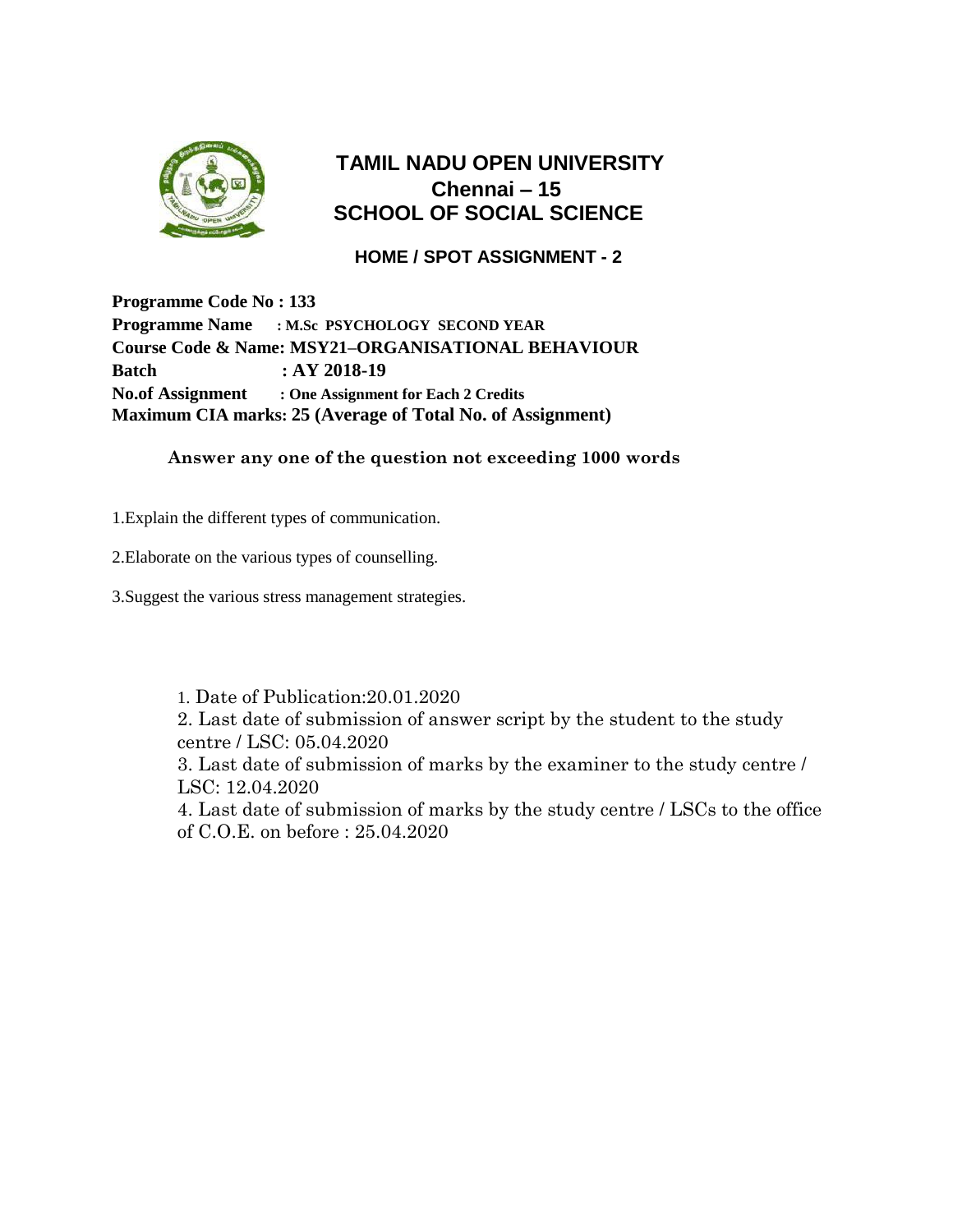

### **HOME / SPOT ASSIGNMENT - 3**

| <b>Programme Code No</b>      | : 133                                     |
|-------------------------------|-------------------------------------------|
| <b>Programme Name</b>         | : M.Sc PSYCHOLOGY SECOND YEAR             |
| <b>Course Code &amp; Name</b> | : MSY21-ORGANISATIONAL BEHAVIOUR          |
| <b>Batch</b>                  | $:AY 2018-19$                             |
| <b>No.of Assignment</b>       | : One Assignment for Each 2 Credits       |
| <b>Maximum CIA marks</b>      | : 25 (Average of Total No. of Assignment) |

### **Answer any one of the question not exceeding 1000 words**

1.Explain the components and functions of attitude. How are attitudes changed?

2.Suggest ways to resolve and manage conflicts effectively.

3.Analyse how organizational change is managed and resisted.

1. Date of Publication:20.01.2020

2. Last date of submission of answer script by the student to the study centre / LSC: 05.04.2020

3. Last date of submission of marks by the examiner to the study centre / LSC: 12.04.2020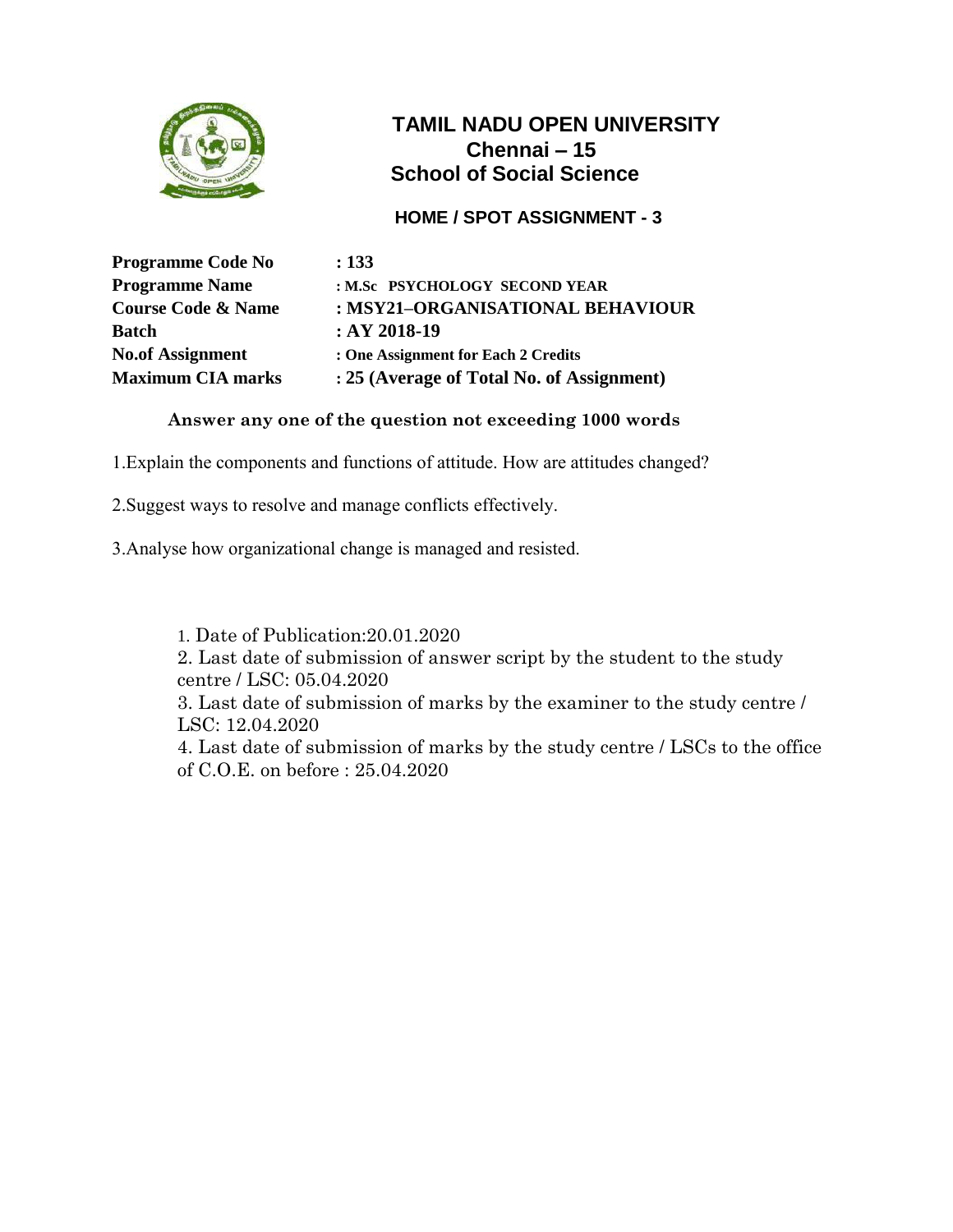

#### **HOME / SPOT ASSIGNMENT - 1**

**Programme Code No : 133 Programme Name : M.Sc PSYCHOLOGY SECOND YEAR Course Code & Name: MSY22–ORGANISATIONAL BEHAVIOUR Batch : AY 2018-19 No.of Assignment : One Assignment for Each 2 Credits Maximum CIA marks: 25 (Average of Total No. of Assignment)**

**Answer any one of the question not exceeding 1000 words**

- 1. Write an essay on corporate and division strategic planning.
- 2. Elaborate on the components of marketing information system and marketing intelligence system.
- 3. Suggest strategies to promote sales and public relations in marketing.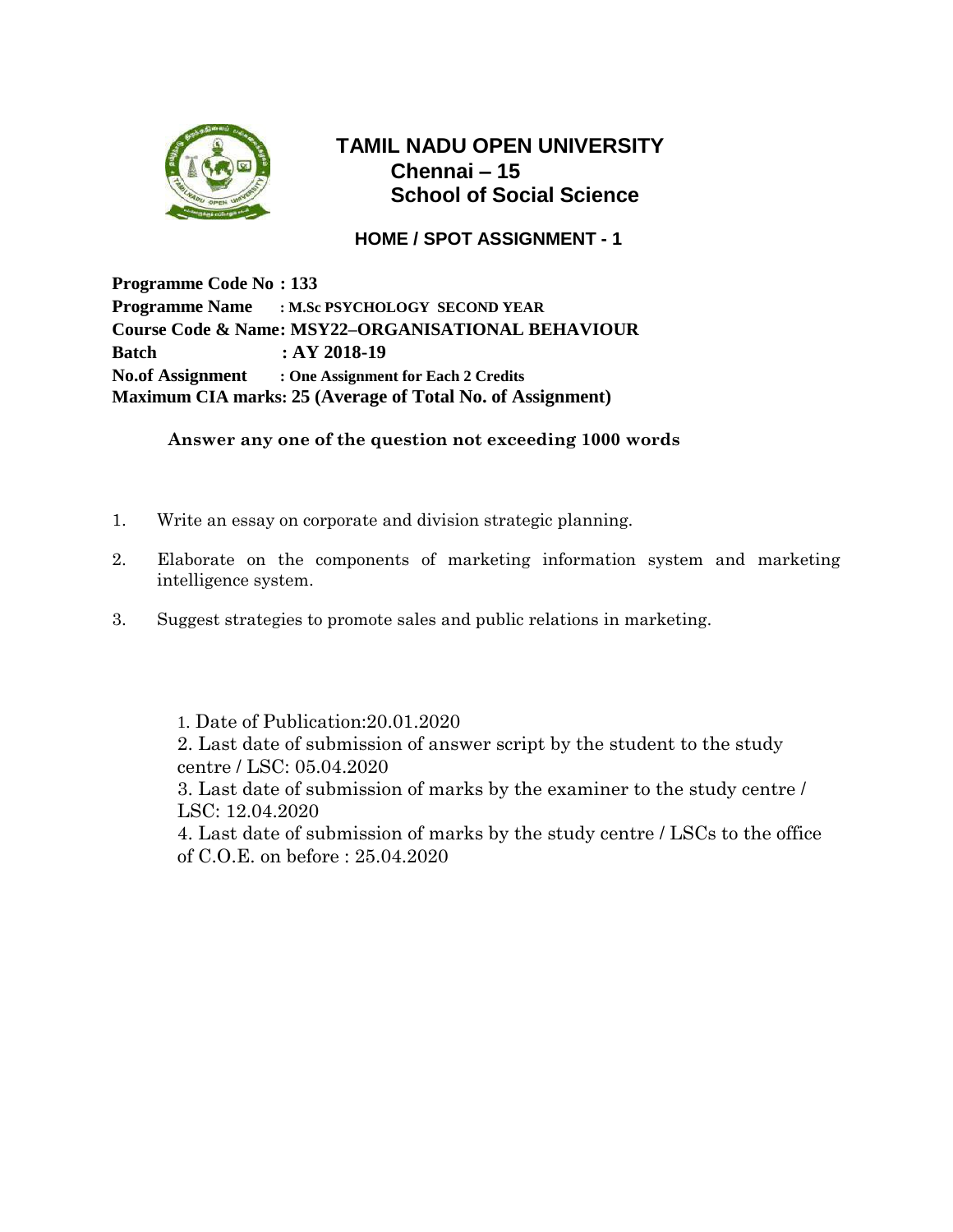

#### **HOME / SPOT ASSIGNMENT - 2**

**Programme Code No : 133 Programme Name : M.Sc PSYCHOLOGY SECOND YEAR Course Code & Name: MSY22–ORGANISATIONAL BEHAVIOUR Batch : AY 2018-19 No.of Assignment : One Assignment for Each 2 Credits Maximum CIA marks: 25 (Average of Total No. of Assignment)**

**Answer any one of the question not exceeding 1000 words**

- **1.** Suggest strategies to promote sales and public relation in marketing.
- **2.** Elaborate on the components of marketing information system and markets are intelligence system
- 3. Describe how markets are segmented in detail.

1. Date of Publication:20.01.2020 2. Last date of submission of answer script by the student to the study centre / LSC: 05.04.2020

3. Last date of submission of marks by the examiner to the study centre / LSC: 12.04.2020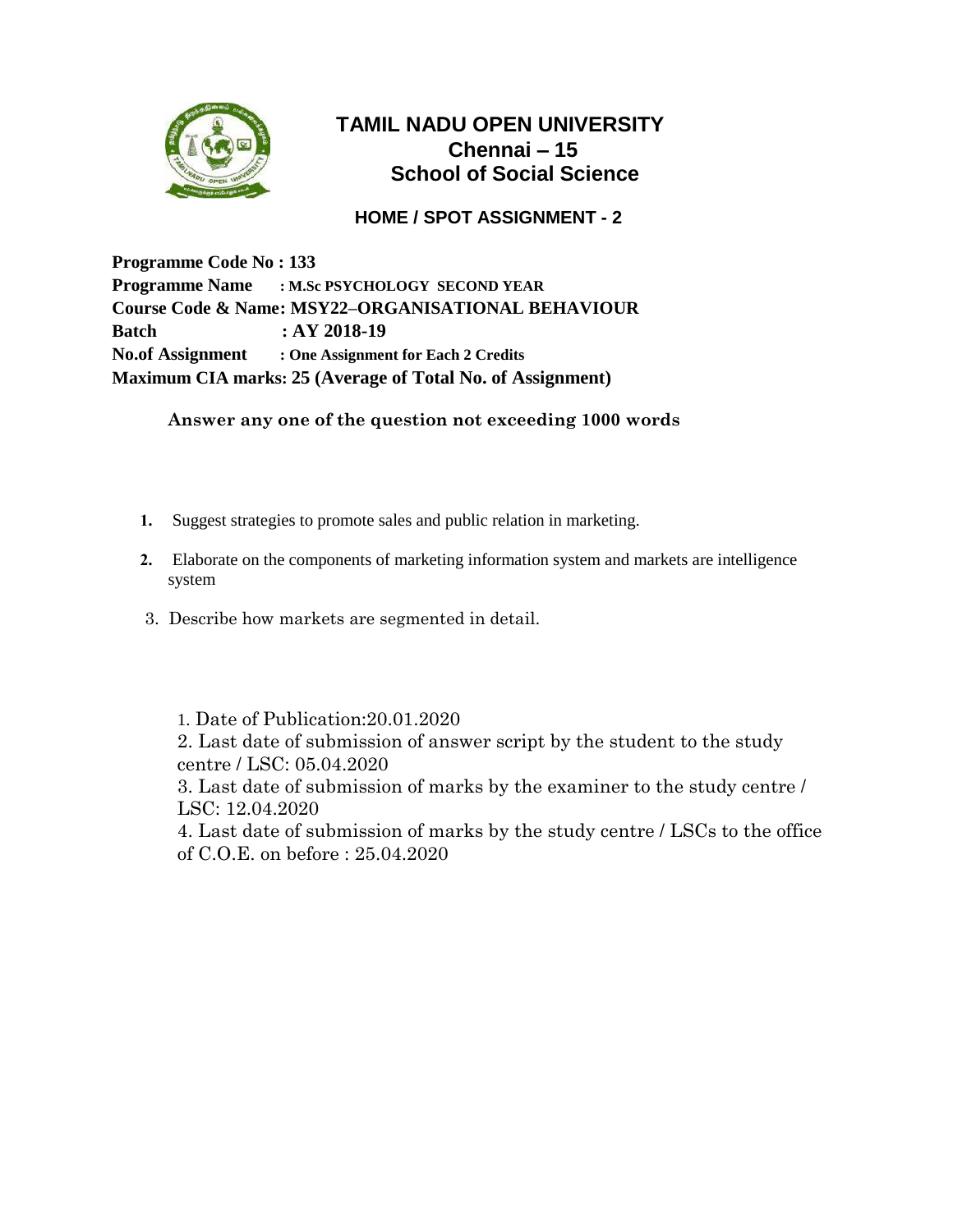

 **HOME / SPOT ASSIGNMENT - 3**

**Programme Code No : 133 Programme Name : M.Sc PSYCHOLOGY SECOND YEAR Course Code & Name: MSY22–ORGANISATIONAL BEHAVIOUR Batch : AY 2018-19 No.of Assignment : One Assignment for Each 2 Credits Maximum CIA marks: 25 (Average of Total No. of Assignment)**

#### **Answer any one of the question not exceeding 1000 words**

- 1. Discuss how family and culture influence consumer behaviour.
- 2."Motivation and involvement accelerate consumer behaviour". Substantiate.
- 3. Explain how memory and attitudes influence consumer behaviour.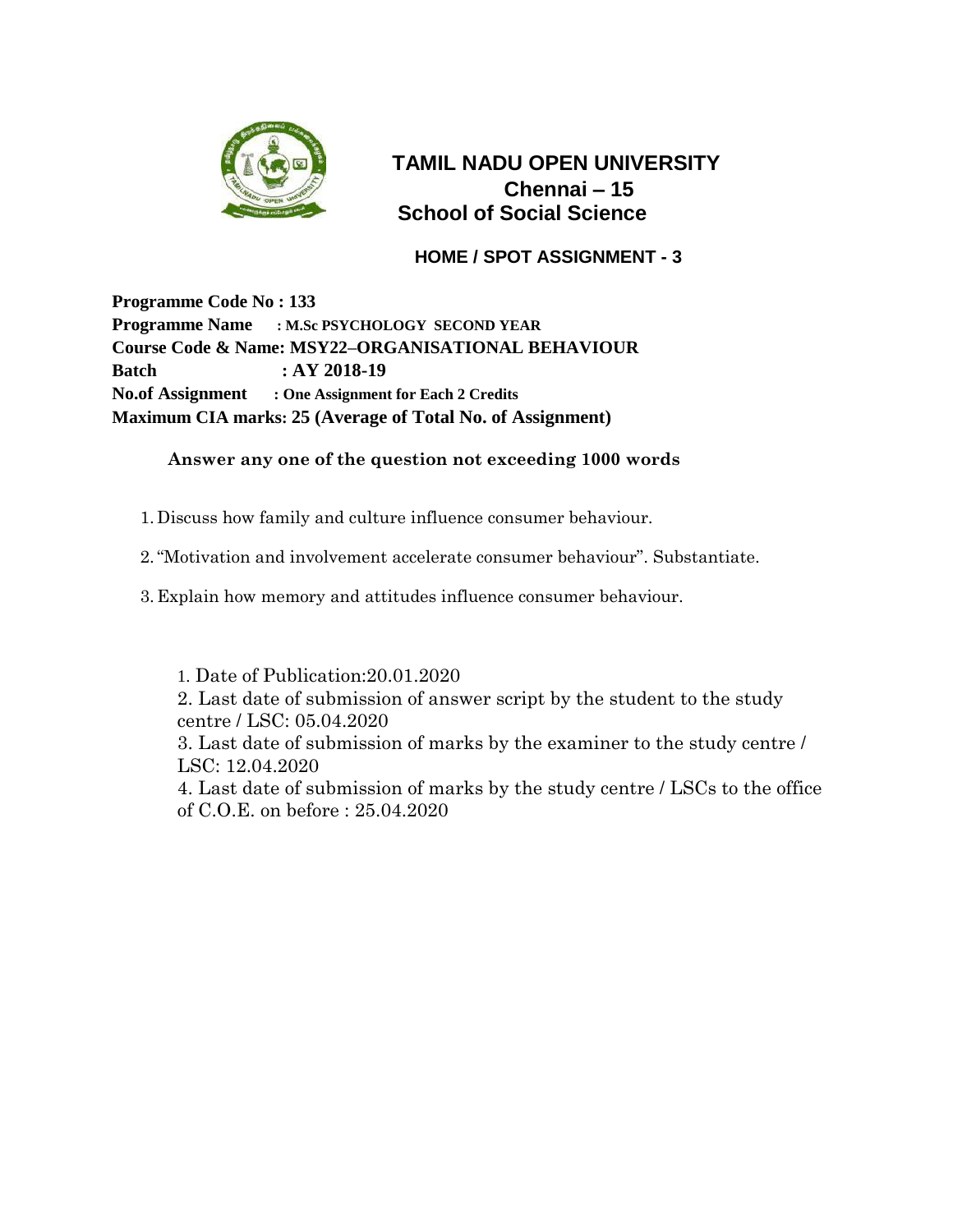

### **HOME / SPOT ASSIGNMENT - 1**

**Programme Code No : 133 Programme Name : M.Sc PSYCHOLOGY SECOND YEAR Course Code & Name: MSY–23 HUMAN RESOURCE MANAGEMENT Batch : AY 2018-19 No.of Assignment : One Assignment for Each 2 Credits Maximum CIA marks: 25 (Average of Total No. of Assignment)**

**Answer any one of the question not exceeding 1000 words**

- **1. Write an essay on recruitment and selection.**
- **2. Describe the steps involved in performance appraisal in detail.**
- **3. .Explain the types, process and importance of collective bargaining.**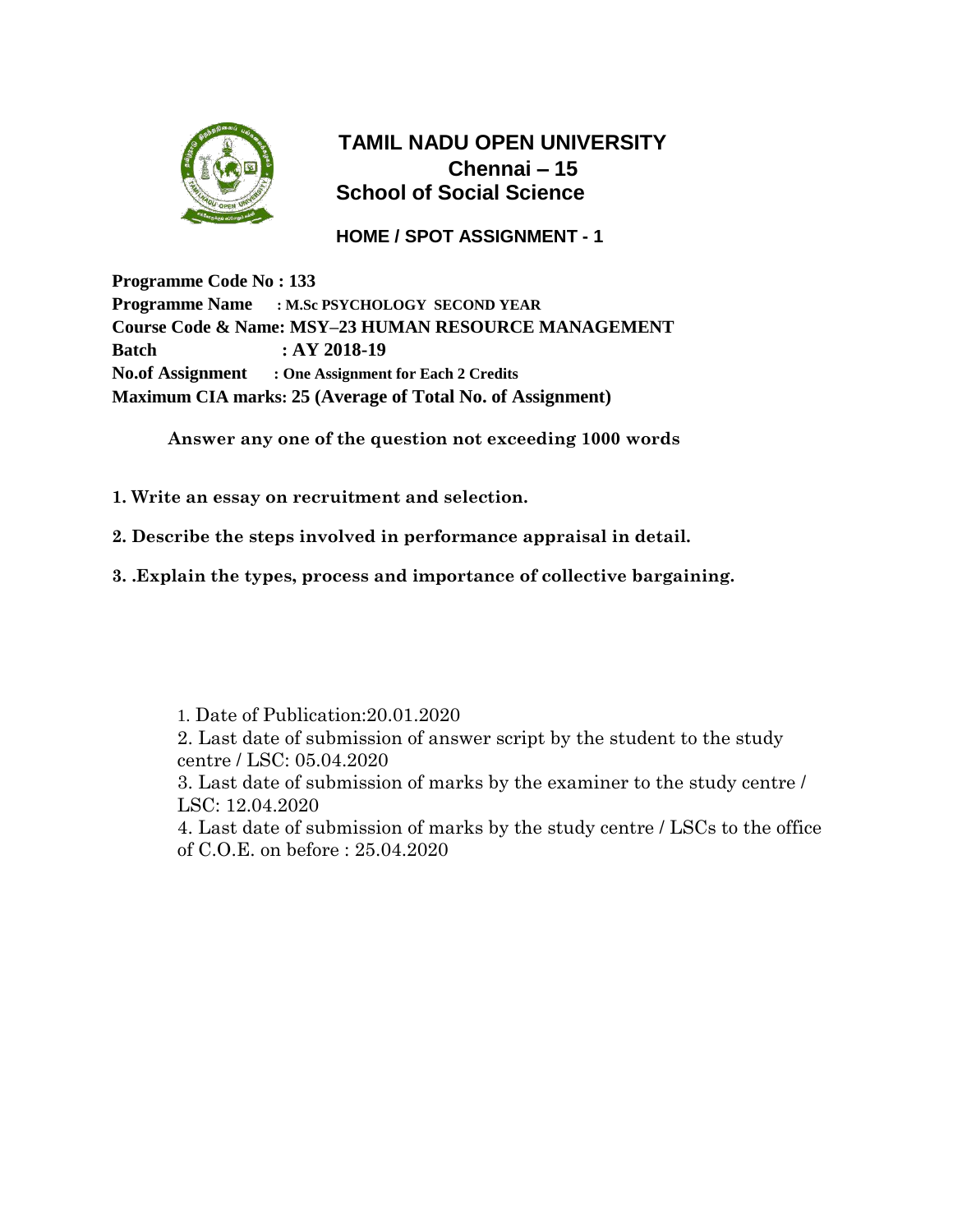

### **HOME / SPOT ASSIGNMENT - 2**

**Programme Code No : 133 Programme Name : M.Sc PSYCHOLOGY SECOND YEAR Course Code & Name: MSY–23 HUMAN RESOURCE MANAGEMENT Batch : AY 2018-19 No.of Assignment : One Assignment for Each 2 Credits Maximum CIA marks: 25 (Average of Total No. of Assignment)**

#### **Answer any one of the question not exceeding 1000 words**

1. **Identify the employee** problems and state the solutions to reduce employee problems.

2. Suggest strategies to improve work environment.

3.Participative management is the need of the hour. Discuss.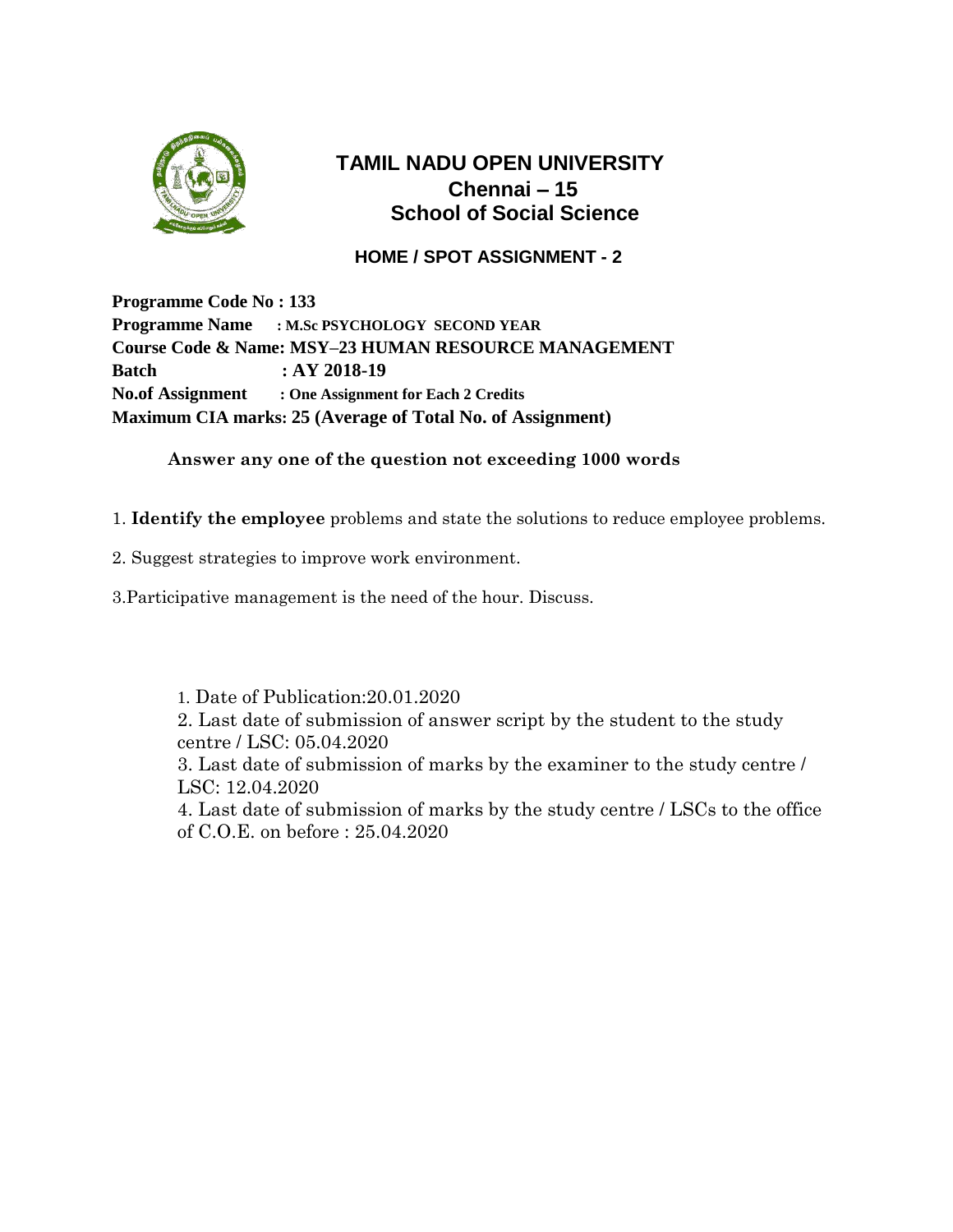

### **HOME / SPOT ASSIGNMENT - 3**

**Programme Code No : 133 Programme Name : M.Sc PSYCHOLOGY SECOND YEAR Course Code & Name: MSY–23 HUMAN RESOURCE MANAGEMENT Batch : AY 2018-19 No.of Assignment : One Assignment for Each 2 Credits Maximum CIA marks: 25 (Average of Total No. of Assignment)**

#### **Answer any one of the question not exceeding 1000 words**

1.Contrast quality circles and total quality management.

2.Describe the steps involved in performance appraisal in detail.

3.Explain the types, process and importance of collective bargaining.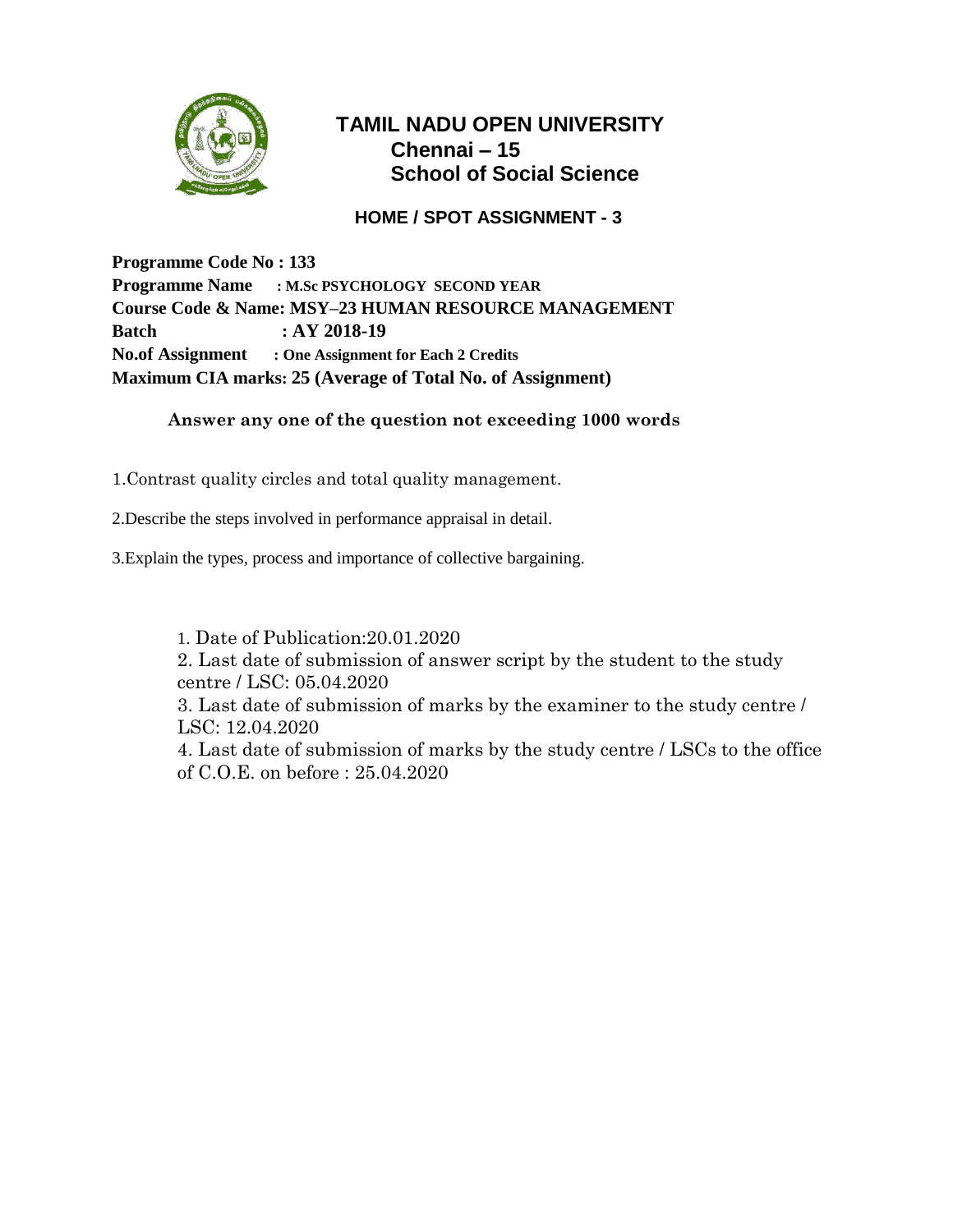

## **School of Social Science HOME / SPOT ASSIGNMENT - 1**

**Programme Code No : 133 Programme Name : M.Sc PSYCHOLOGY SECOND YEAR Course Code & Name: MSY–25 HEALTH PSYCHOLOGY Batch : AY 2018-19 No.of Assignment : One Assignment for Each 2 Credits Maximum CIA marks: 25 (Average of Total No. of Assignment)**

#### **Answer any one of the question not exceeding 1000 words**

1.Explain the functions of digestive system and respiratory system.

2.Discuss how alcohol abuse can be prevented and treated.

3.Identify the psychological problems of hospitalized patients. How can they be minimised?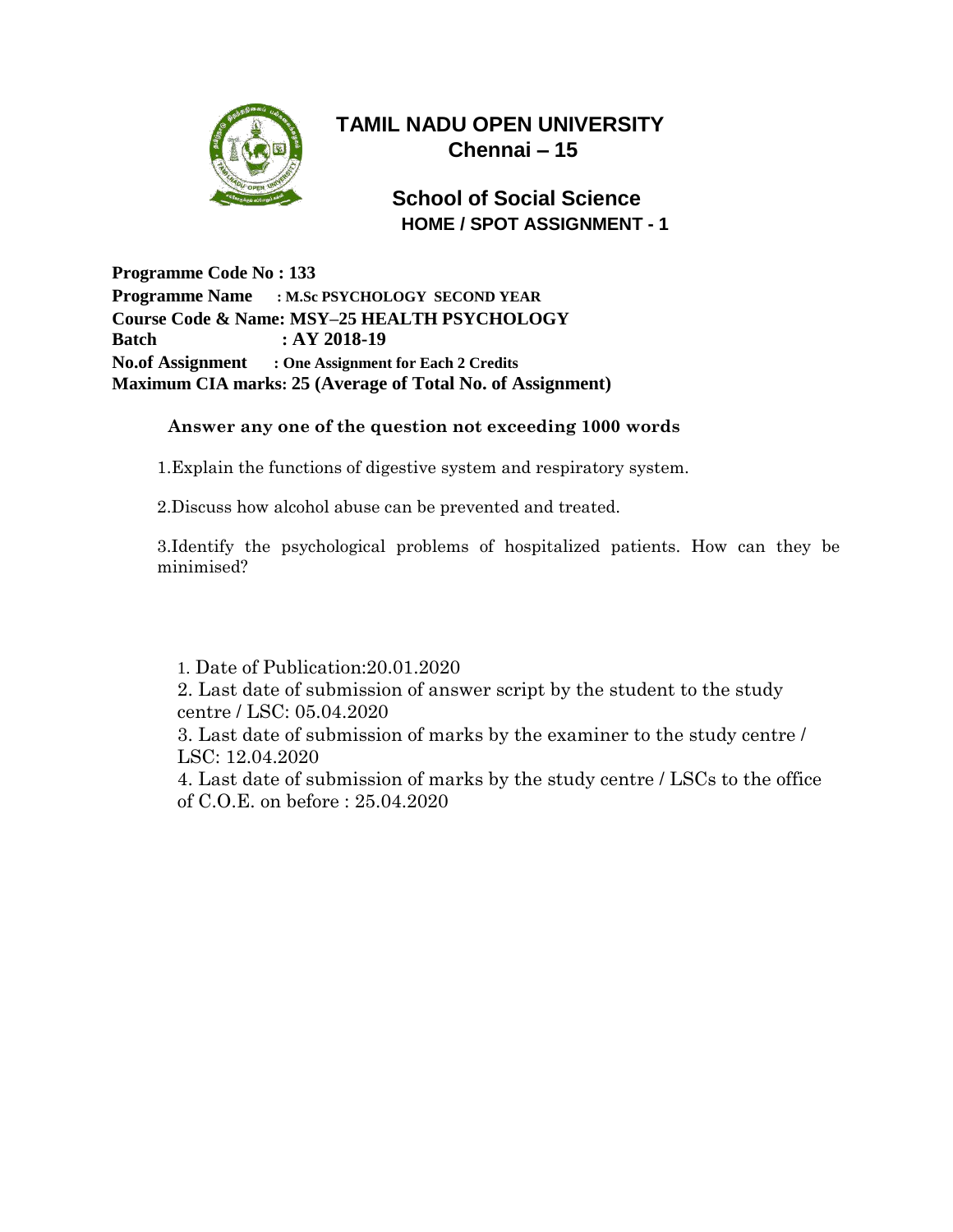#### **School of Social Science HOME / SPOT ASSIGNMENT - 2**

| <b>Programme Code No</b>      | : 133                                     |
|-------------------------------|-------------------------------------------|
| <b>Programme Name</b>         | : M.Sc PSYCHOLOGY SECOND YEAR             |
| <b>Course Code &amp; Name</b> | : MSY-25 HEALTH PSYCHOLOGY                |
| <b>Batch</b>                  | $:AY 2018-19$                             |
| <b>No.of Assignment</b>       | : One Assignment for Each 2 Credits       |
| <b>Maximum CIA marks</b>      | : 25 (Average of Total No. of Assignment) |

#### **Answer any one of the question not exceeding 1000 words**

- 1. Sketch out the various models of stress.
- 2.Write an essay on pain management.
- 3. Outline suggestions to promote quality of life of the ill.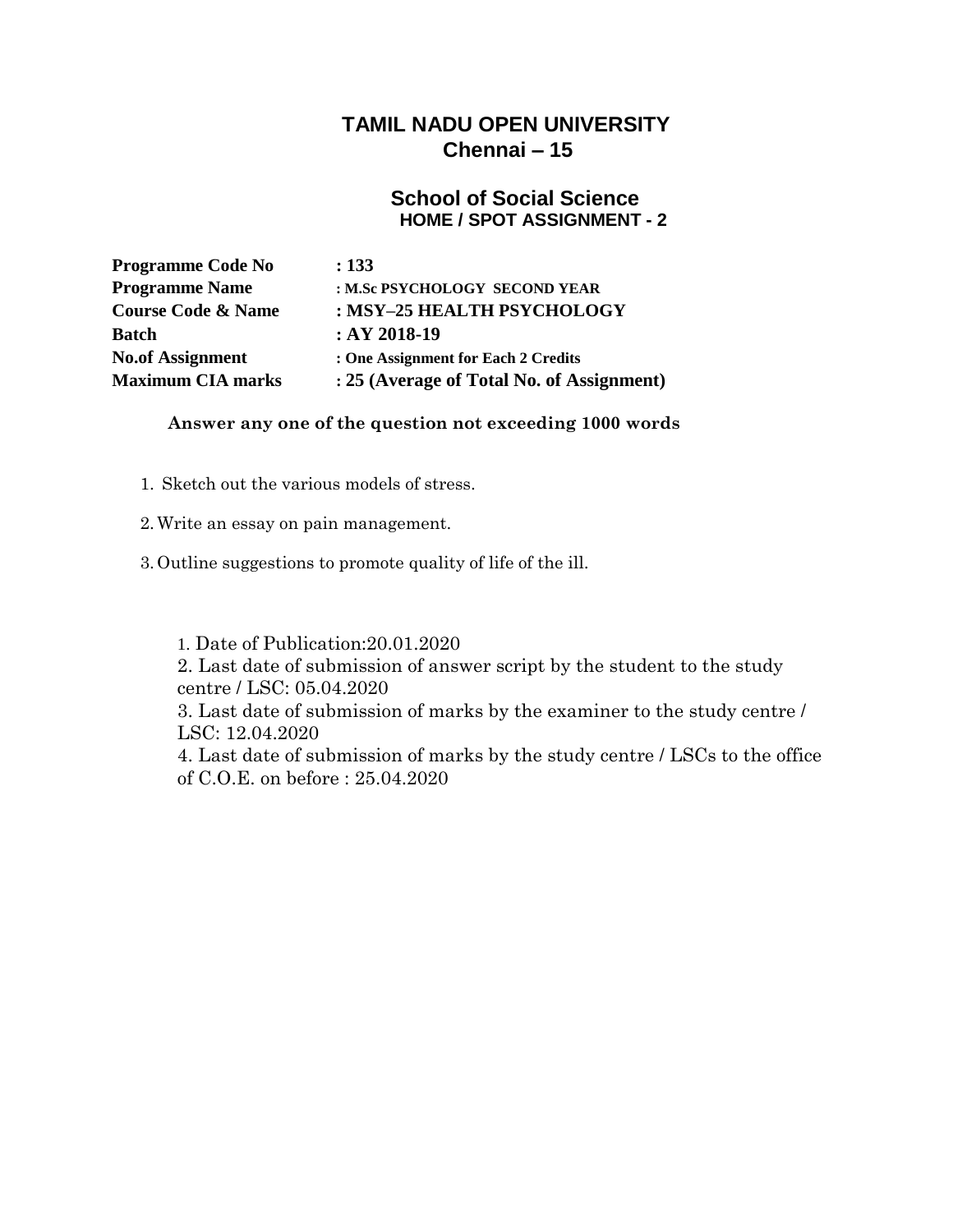

### **School of Social Science HOME / SPOT ASSIGNMENT - 3**

**Programme Code No : 133 Programme Name : M.Sc PSYCHOLOGY SECOND YEAR Course Code & Name: MSY–25 HEALTH PSYCHOLOGY Batch : AY 2018-19 No.of Assignment : One Assignment for Each 2 Credits Maximum CIA marks: 25 (Average of Total No. of Assignment)**

#### **Answer any one of the question not exceeding 1000 words**

- 1. Suggest ways to resolve and manage conflicts effectively.
- 2. Analyse how organizational change is managed and resisted.
- 3. Analyse the role of yoga practice in Indian context.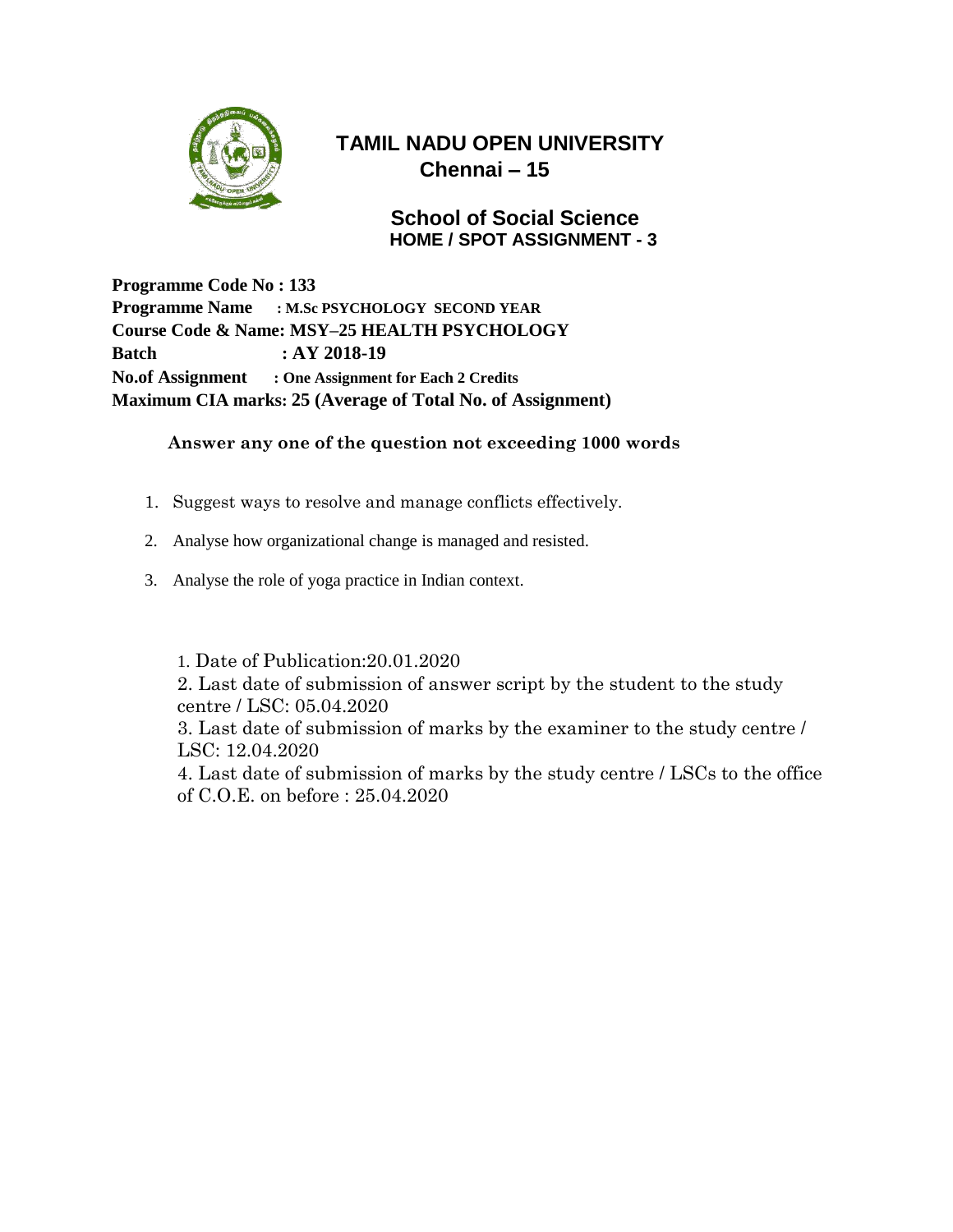

### **School of Social Science HOME / SPOT ASSIGNMENT - 1**

**Programme Code No : 133 Programme Name : M.Sc PSYCHOLOGY SECOND YEAR Course Code & Name: MSY–24 COUNSELLING AND BEHAVIOUR MODIFICATION Batch : AY 2018-19 No.of Assignment : One Assignment for Each 2 Credits Maximum CIA marks: 25 (Average of Total No. of Assignment)**

#### **Answer any one of the question not exceeding 1000 words**

- 1. Explain the basic concepts of various approaches to counseling.
- 2. Discuss the importance of multicultural counseling skills.
- 3. Elaborate the steps involved in Relaxation Techniques and its uses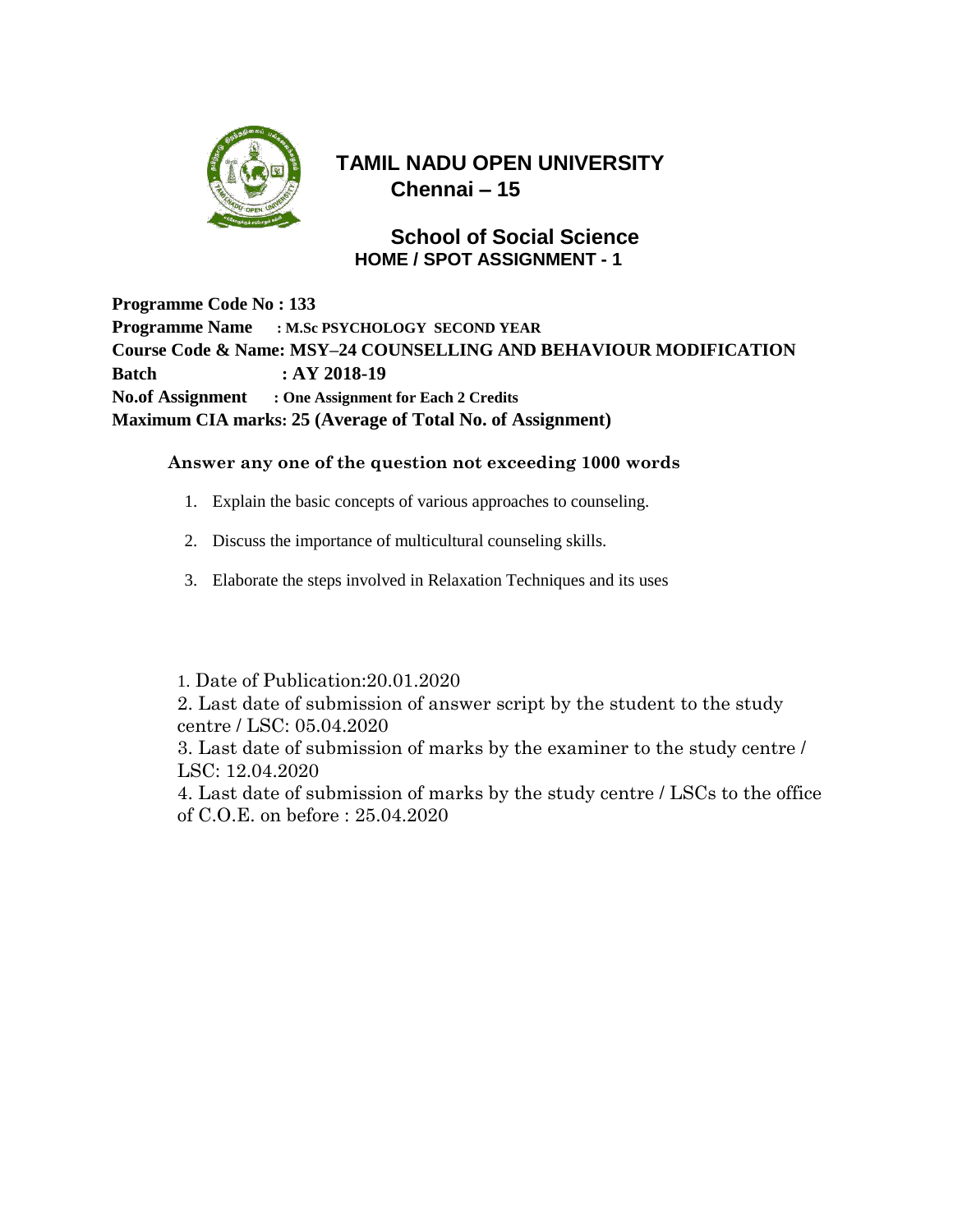

### **School of Social Science HOME / SPOT ASSIGNMENT - 2**

**Programme Code No : 133 Programme Name : M.Sc PSYCHOLOGY SECOND YEAR Course Code & Name: MSY–24 COUNSELLING AND BEHAVIOUR MODIFICATION Batch : AY 2018-19 No.of Assignment : One Assignment for Each 2 Credits Maximum CIA marks: 25 (Average of Total No. of Assignment)**

**Answer any one of the question not exceeding 1000 words**

- 1. **Deliberate the importance of systematic desensitization training.**
- 2. **Stitch out the operant conditioning techniques.**
- 3. Write an elaborate note on Premack's Principle and Prompting.